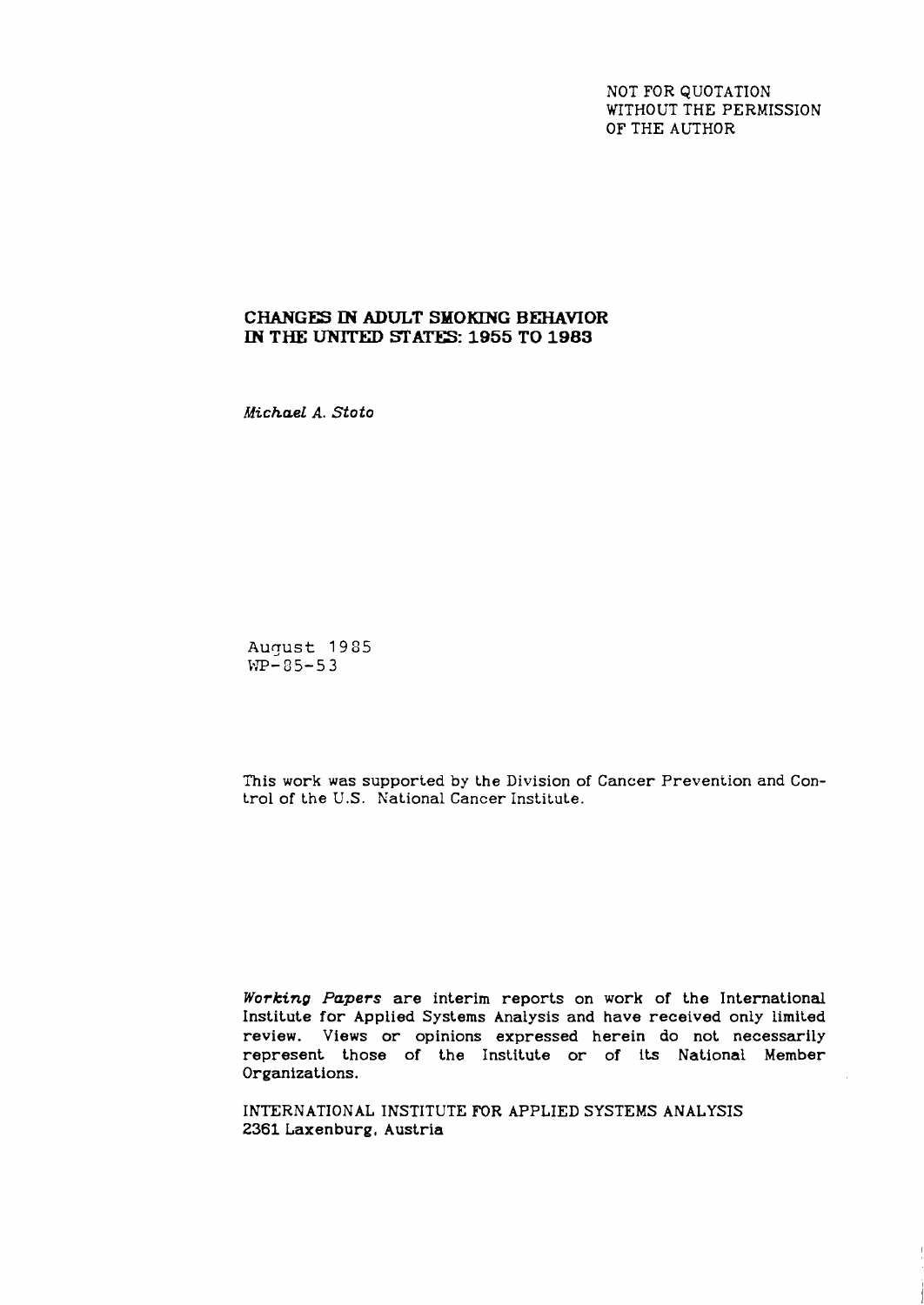## **ABSTRACT**

A new method for analyzing data from two surveys, applied to questions on smoking in the Current Population Survey and the Health Interview Survey, shows that the net rate at which adults have been quitting smoking has increased in the last three decades. Two periods, the late 1960s and the late 1970s, had especially high rates. Quit rates are higher for older people and males but not markedly so for whites. The number of light and moderate smokers has been decreasing, but the number of heavy smokers has been increasing.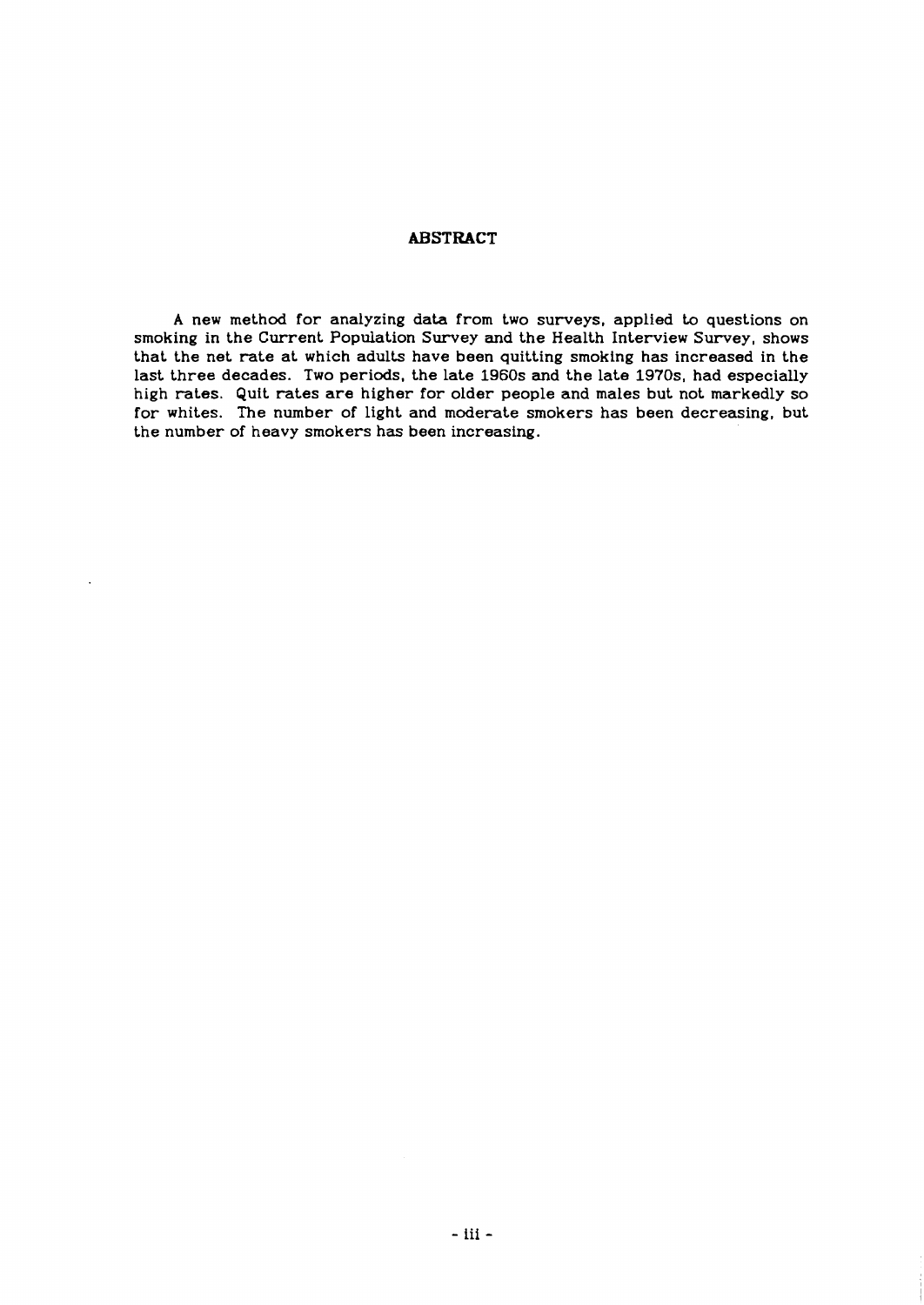## **CHANGES IN ADULT SMOKING BEHAVIOR IN THE UNITED STATES: 1955 TO 1983**

*Michael* A. Stoto

Institute for the Study of Smoking Behavior and Policy Harvard University Cambridge, Massachusetts **02138**  USA

In the last three decades, smoking habits in the United States have changed to a remarkable extent. Nearly everyone is now aware in a general way of the hazards of smoking, and the proportion of adults who smoke regularly dropped from **38** percent in **1955** to **32** percent in **1983.** But behind these summary statistics lurk vast differences between young and old, men and women, black and white, and many other demographic and socioeconomic groups. For instance, while the proportion of men who smoke declined sharply from **52** to **35** percent, the proportion of females increased from **25** to **34** percent in **1965** and has declined only slightly in recent years to **30** percent. In **1980, 52** percent of black men between **25** and **35**  smoked, compared to only **42** percent of white men (DHEW, **1979,** DHHS, **1984).** 

We know with little certainty about the demographic characteristics of smoking change in the United States or other countries, because, except for very select experimental populations, few studies have followed individuals over time and recorded changes in their smoking behavior. Similarly few population-based studies have retrospectively reported changes in individual smoking behavior within a fixed reference period. The best information that we have about cohort changes in smoking behavior comes from a single study based on a retrospective smoking history taken in a **1978-80** survey (Harris, **1983).** 

The most consistent, nationally representative data on smoking change in the United States is of sample-based estimates, in various years, of the proportion of the population in various age, sex, race, and sometimes socioeconomic subgroups that smokes. The National Center for Health Statistics' regular Health Interview Survey, which provides estimates of the proportion of the population in various age groups at four points in time between **1965** and **1983** (DHHS, **1984)** is the longest series of this kind. Given the paucity of other data, these data provide valu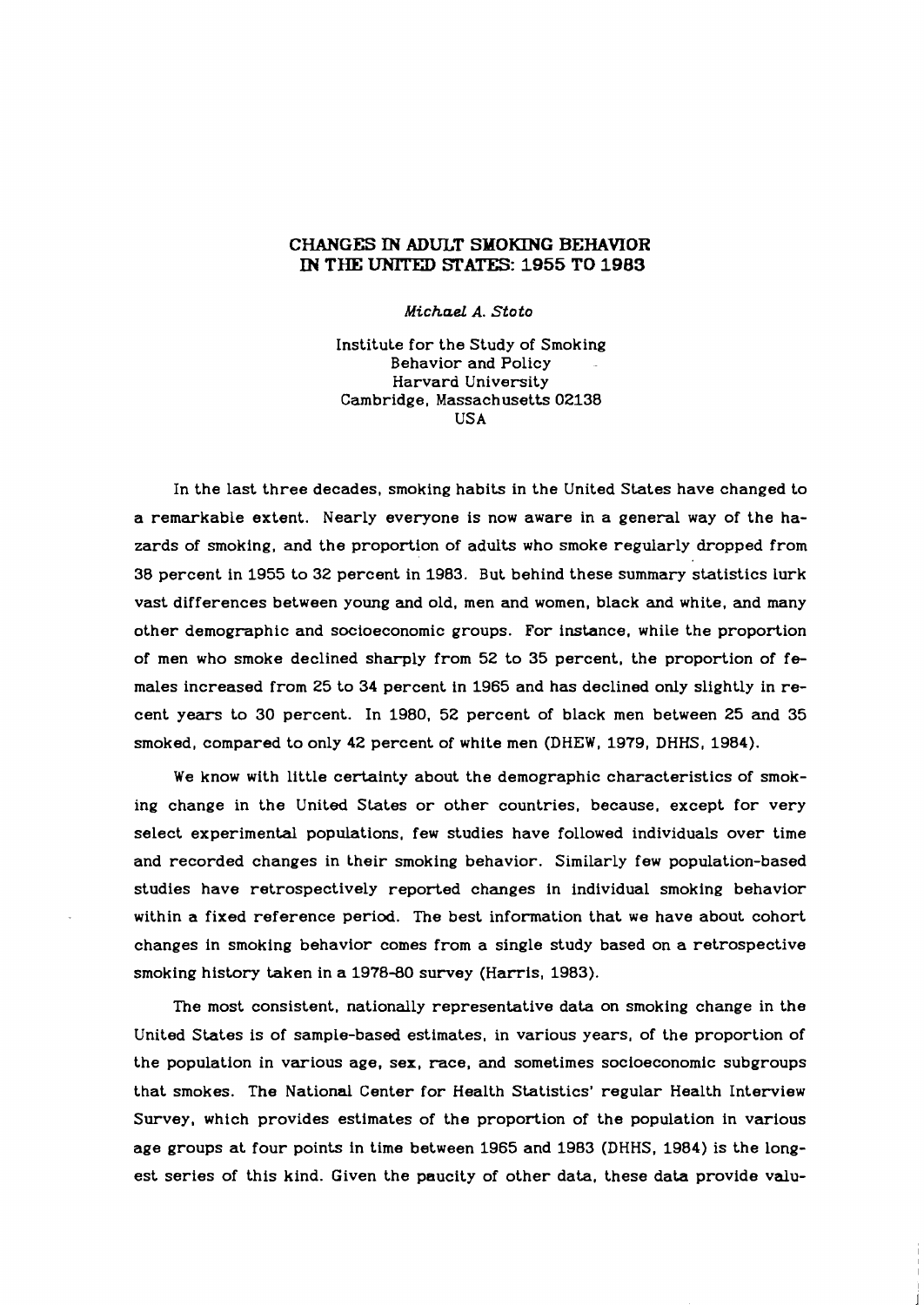able information about a period of dramatic changes in smoking behavior. These data, however, present a difficult analytical challenge because of the problem of cohort progression: the proportion of the population aged **25** to **34** that smokes in **1980** cannot simply be compared to whose **25** to **34** in **1976.** The two population groups represent different cohorts, which have different histories of smoking behavior, and the difference between **1976** and **1980** reflects these different histories as well as actual change that occurred during that time.

Using a new method developed to deal with this kind of estimation problem, this paper presents a new analysis of national survey data on smoking habits in the United States between **1955** and **1983.** The focus is on estimating net rates at which new smokers begin, current smokers switch to former smokers, and at which smokers switch among light, moderate, and heavy amounts. The paper presents data for five discrete time periods from **1955** to **1983,** for males and females, blacks and whites, and for various age groups in the population.

### **DATA AND METHODS**

Two series of surveys with questions about current and former cigarette smoking behavior provide the data for this study. The first is the Current Population Survey (CPS), carried out by the Bureau of the Census, which included questions an smoking behavior in **1955** and **1966.** In each year, about **75,000** respondents were interviewed in person. In both surveys, a smoker was defined as someone who has ever smoked more than **100** cigarettes and who currently smokes. The proportion of the population who are current or former smokers was tabulated by sex and the following age groups: **18-24, 25-34, 35-44, 45-54, 55-64,** and **65+**  (DHEW, **1970).** 

A series of smoking supplements to the National Center for Health Statistic's Health Interview Survey (HIS) in **1965, 1976, 1978-80,** and **1983** is the second source of data. In each of these years, between **50,000** and **75,000** individuals were interviewed in person about a large number of health related factors. Except as noted below, I aggregated the data from relatively small samples in **1978-80** into one series of proportions representing **1979.** The questions varied from year to year, but all of the supplements asked about current and former smoking status and used the same definition of smoking as in the CPS. In various sources, the data are tabulated by sex and the following age groups: **20-24, 25-34, 35-44, 45-64,** and **65+.** For **1965, 1976,** and **1978-80,** the data were also tabulated by race. For **1965,**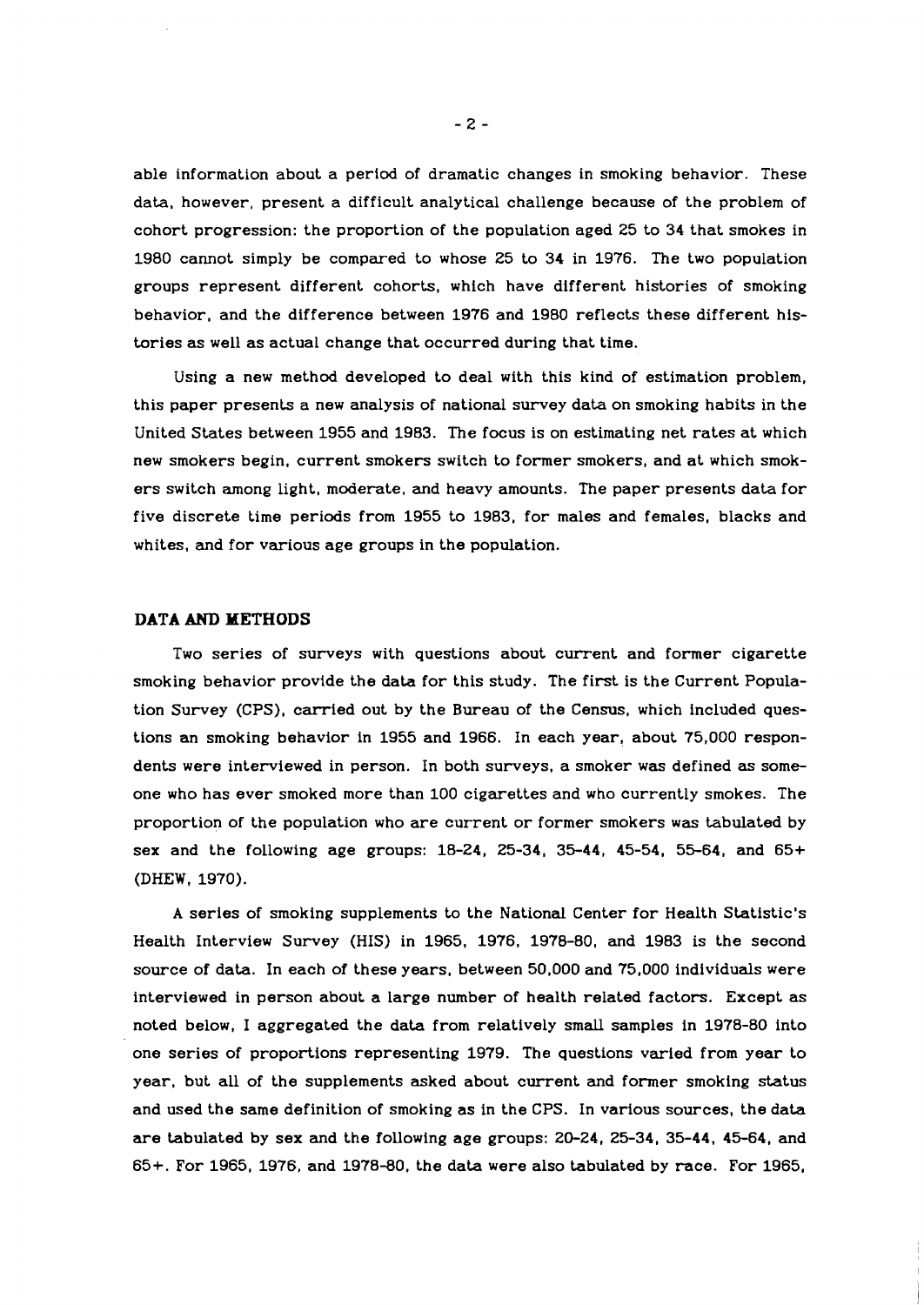1976, and 1980 (not 1978-80), the data were tabulated by the average number of cigarettes smoked per day in the following groups: <15, 15-24, and 25+ (DHEW, 1979, 1980, DHHS, 1984).

If there were data on smoking behavior for  $n$ -year population age groups in two surveys taken **n** years apart, the demographic problem of estimating rates of change would be relatively simple. The commonly available data, however, present two analytical difficulties. First, the data have been tabulated for irregular age groups. In the HIS data, for instance, there is one 5-year, two 10-year, one **20**  year, and an open-ended age group. The data were tabulated in this way as a compromise between adequate sample sizes and the need for information about particular population groups. Second, in most cases, the surveys have been taken at irregular intervals. Even when the data are available for 5- or 10-year groups, the surveys are 3, 4, 6, or 11 years apart.

The following approach is derived and tested by Stoto (1985). It uses data of the form  $P_{a,1}$ , the proportion of the population aged  $a$  to  $a + n$  that smokes at time  $t_1$ , and  $n P_{a,2}$  be the same proportion at time  $t_2$ , for various ages a and intervals **n.** Let

$$
{}_{n}P_{a} = \frac{1}{2} ({}_{n}P_{a,1} + {}_{n}P_{a,2})
$$

represent the average proportion of smokers in the age interval a to a **+n** and the time interval  $t_1$  to  $t_2$ . After correcting for differential mortality of smokers compared to non-smokers and for cohort progression as shown below, I use the relative proportions of smokers in the adjacent intervals  $a$  to  $a+n$  and  $b$  to  $b+m$  to estimate the relative net rate of change in the number of smokers.

I first calculate a factor to correct for differential mortality of cigarette smokers. Let  $L_a$  be the life table function representing the number of person years lived by the general population in the age interval  $\alpha$  to  $\alpha + n$ . Similarly, let  $L_{a}^{2}$  be the same function for the smoking population. Then, to compare the proportions in two adjacent intervals  $a$  to  $a + n$  and  $b$  to  $b + n$ , we calculate

$$
n D_{a,b} = \left[ \frac{n L_b^s}{n L_a^s} \cdot \frac{n L_a}{n L_b} \right] \quad . \tag{1}
$$

For the calculations here, I assumed that the relative mortality of smokers compared to non-smokers was as given by Hammond (1966, cited in DHEW, 1979, 1980). I used age and sex specific mortality rates from Coale and Demeny (1966) model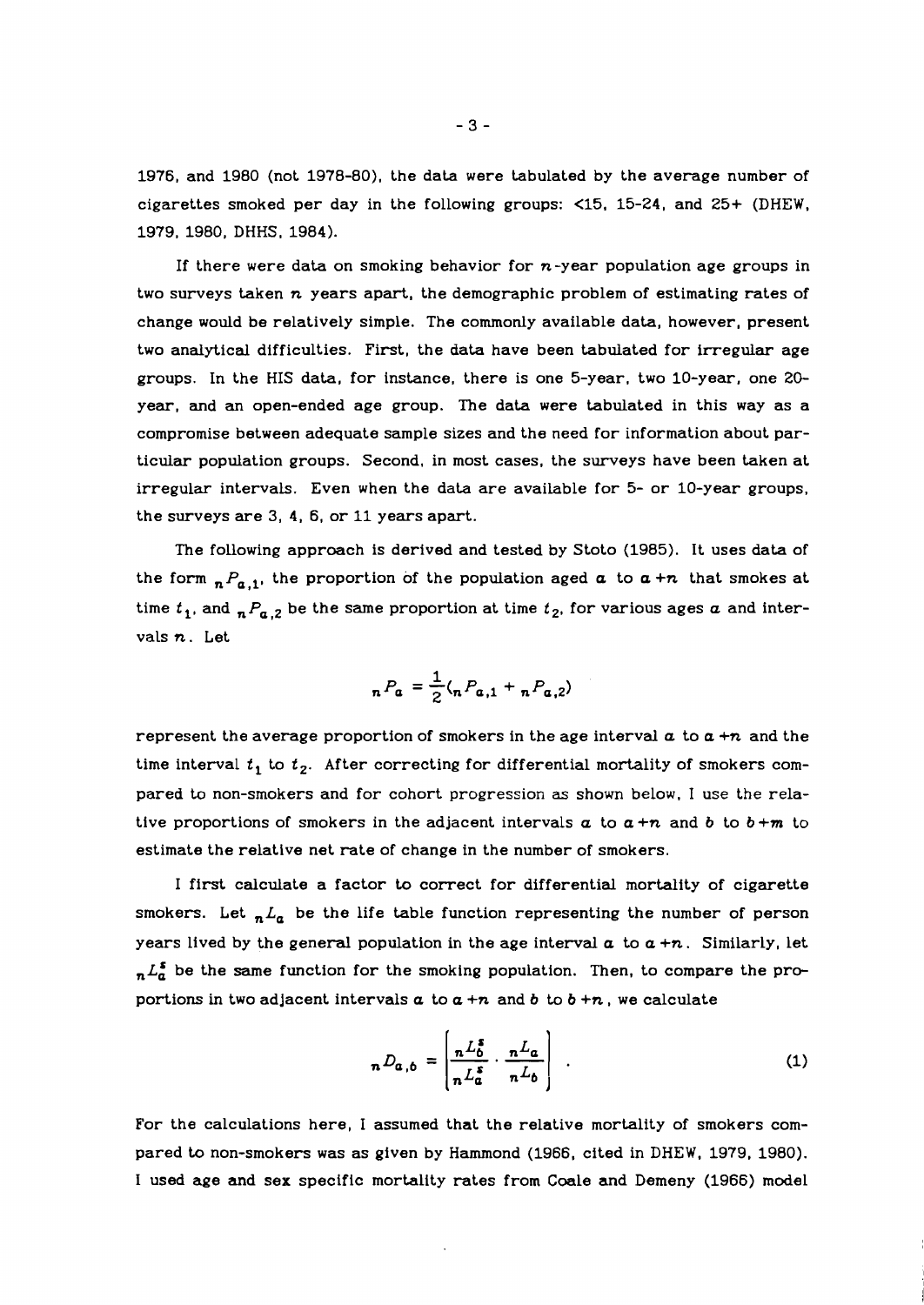life tables with the appropriate level of mortality to calculate the differential mortality correction.

The simplest case in when two adjacent intervals are of the same width, that is  $m = n$ . In this case, the average rate of change in the population of smokers in the interval  $a$  to  $b + n$  is

$$
\lambda = \frac{1}{(t_2 - t_1)} \ln \left[ \frac{{}_nP_b}{_nP_a} \left[ \frac{{}_nP_{a,2} \cdot {}_nP_{b,2}}{_nP_{a,1} \cdot {}_nP_{b,1}} \right]^{2(t_2 - t_1)} {}_nD_{a,b} \right] \tag{2}
$$

The net rate of change when the second interval is wider than the first  $(m > n)$  is

$$
\lambda = \frac{1}{(t_2 - t_1)} \ln \left[ \frac{(m + n)_m P_b}{2n_n P_a + (m - n)_m P_b} \left[ \frac{n P_{a,2} \cdot {}_{m} P_{b,2}}{n P_{a,1} \cdot {}_{m} P_{b,1}} \right]^{ \frac{(b - a)}{2(t_2 - t_1)}} m D_{a,b} \right] \quad . \tag{3}
$$

Finally, when one interval is open, such as for the population aged 65 and over, define  $P_{n+}$  as the proportion of the population aged  $\alpha$  and over, and so on, then

$$
\lambda = \frac{1}{(t_2 - t_1)} \ln \left[ \frac{P_{b+}}{P_{a+}} \left[ \frac{R_{a,2} \cdot P_{b+,2}}{R_{a,1} \cdot P_{b+,1}} \right] \frac{(b-a)}{2(t_2 - t_1)} \right] \tag{4}
$$

In each case,  $\lambda$  represents the average annual rate of change for the period  $t_1$  to  $t_2$  in the number of smokers between ages  $a$  and  $b + m$ .

When applied to the population of current smokers, **C,** formulas (1) to (4) yield estimates of the net rate of change in the number of current smokers, in each age group  $\lambda_c$ . This net rate reflects a combination of smoking initiation, smoking cessation, and recidivism. After correction for mortality, however, the population of ever smokers (current plus former),  $E$ , can grow only by smoking initiation. When applied to the population of ever smokers, the same formulas yield estimates of the rate of smoking initiation,  $\lambda_E$ . Putting these together, we can estimate a net rate of transition from the smoker to former smoker categories is each age group as follows:

$$
\lambda = \lambda_C - \frac{E}{C} \lambda_E \quad . \tag{5}
$$

The resulting "adjusted quit rates", A, do not reflect differential mortality or cohort history. Instead, they represent changes in the smoking habits of a cohort of individuals at a particular time.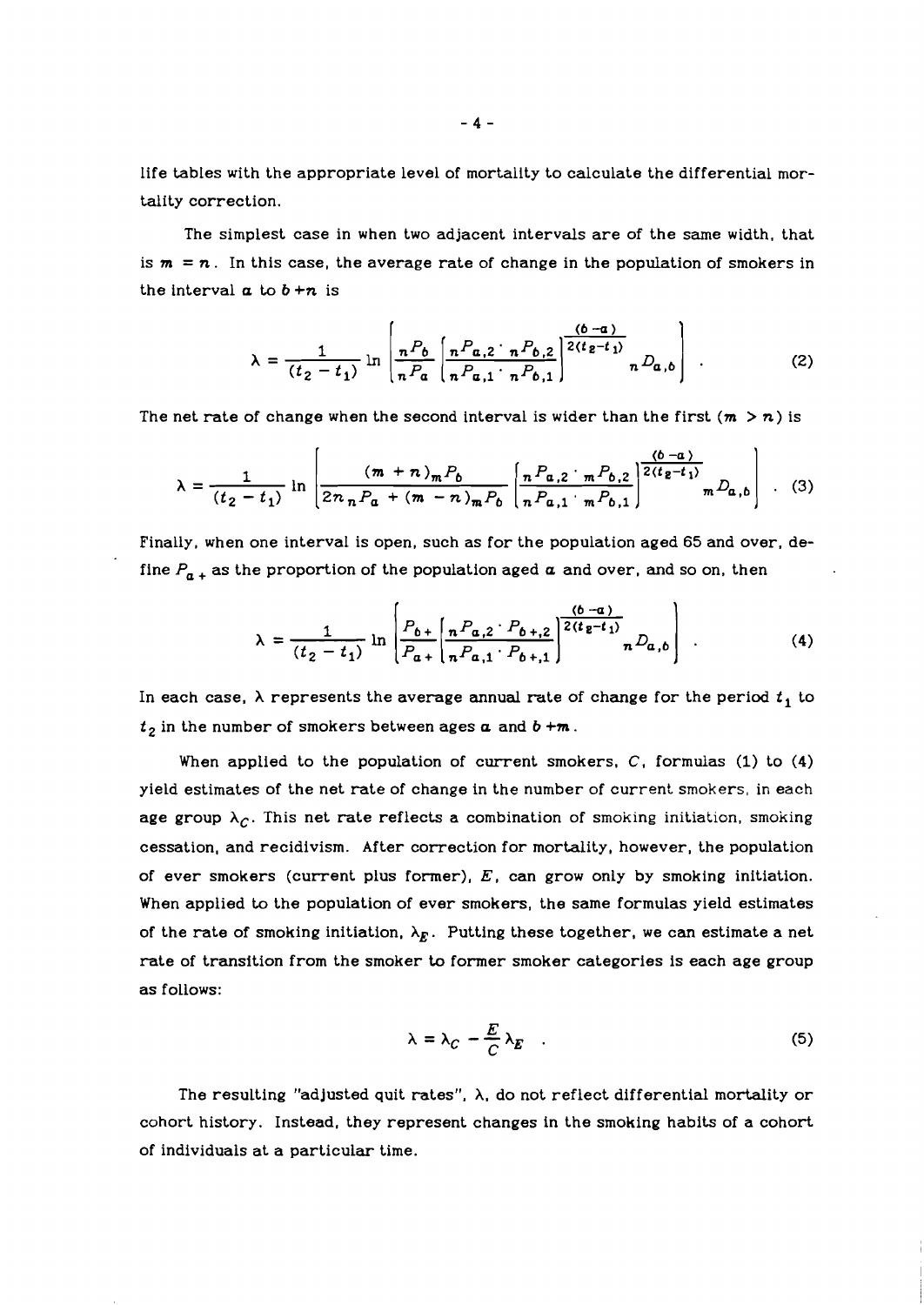### **RESULTS**

Table **1** shows the estimated net rates of change of the current and ever smoking populations for three periods of time: **1955** to **1966, 1965** to **1976,** and **1976** to **1983.** The estimates for the first period come from the CPS data, and have estimates corresponding to ages **26.5, 35, 45, 55,** and **65,** the midpoints of the age groups on which they are based. The estimates for the other two periods come from the HIS data, in which there is one less age group, so there are estimates for ages **27.5, 35, 50,** and **65.** Except for the youngest ages **(26.5** or **27.5),** the rates of change of the ever smoking population are close to zero, confirming that people rarely begin to smoke after their mid twenties. The only exception we find refers to women in their thirties and forties from **1955** to **1966,** as Harris **(1983)** also found. In the remainder of this analysis, adjusted quit rates are calculated using equation **(5)** for men and women aged **26.5** and **27.5** in all three periods, and for women aged **35** and **45** in **1955-1966.** For **all** other intervals and age groups, I **as**sume that  $\lambda_E$  is zero and set the adjusted quit rate equal to  $\lambda_C$ .

Figures **1** and **2** show the adjusted quit rates for men and women in each of the three time periods. For both sexes in every period. quit rates increase sharply with age. Men in their sixties, for instance, are quitting at about 5 percent per year, whereas men in their twenties are quitting at about **2** percent per year. Women in their sixties have adjusted quit rates of about **2** to **3** percent, whereas younger women have rates of **1** to **2** percent.

Substantial progress against smoking is evident-with few exceptions the rates increase monotonically with time. The major exception is for older men in the latest period, whose rate decreased. In each time period, however, female quit rates have been substantially lower than those for men. Only in the latest period have female quit rates matched those of men in the first period, and at age **65,** they have still not done so.

Table **2** and Figures **3** and **4** present more time detail, based on additional HIS data for **1970** and **1978-80.** These results are less reliable for two reasons. First, since equations (3)-(5) all involve division by  $t_2 - t_1$ , a fixed amount of sampling variability has a bigger absolute effect in shorter intervals. Second, the data for **1970** was available only for the **25** to **44** age group, rather than for the **25** to **34**  and **35** to **44** groups, and **I** assumed that the proportions in both groups were the same.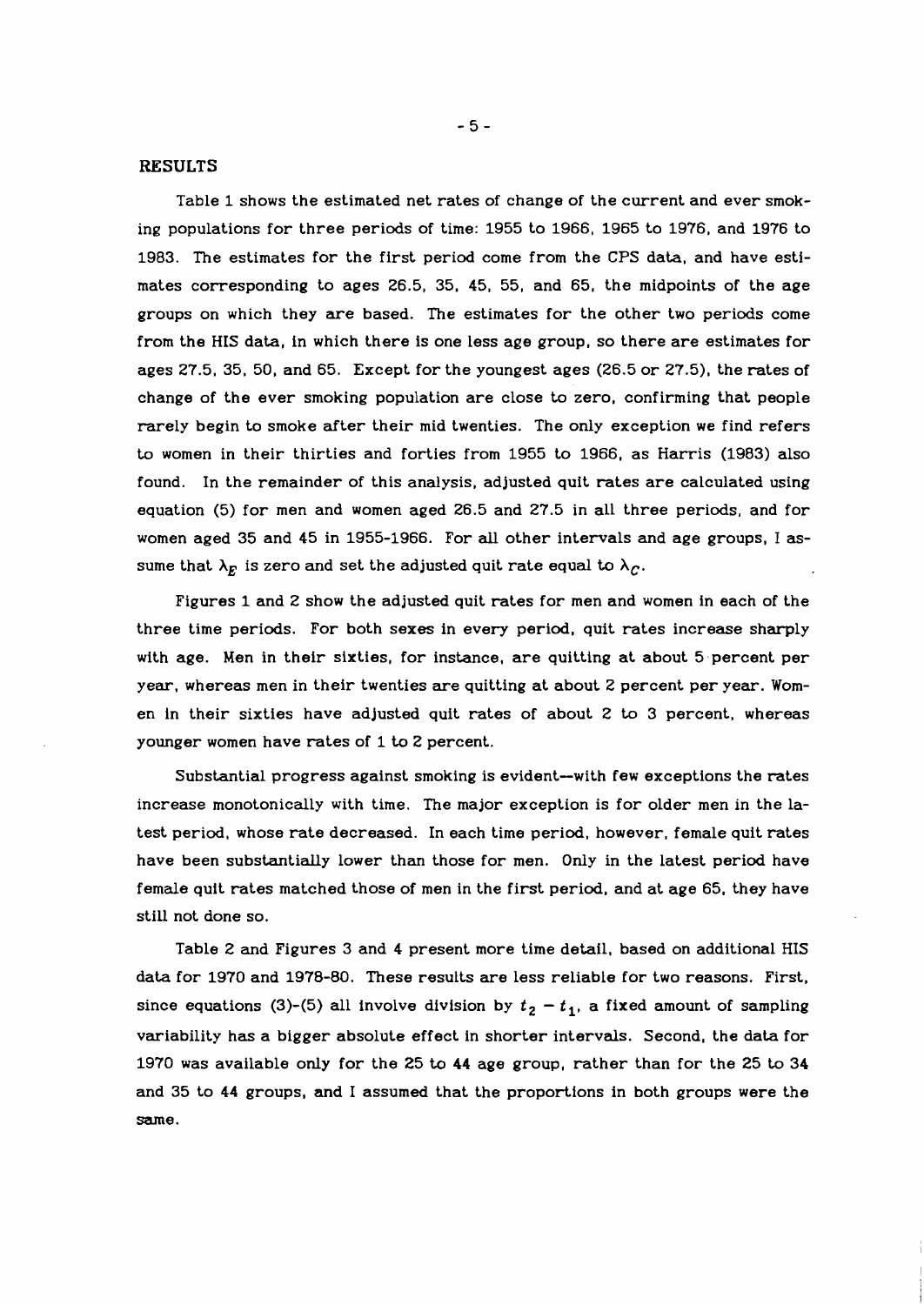The results, however, are very suggestive. For both men and women, adjusted quit rates were substantially higher in both the late 1960's and late 1970's than in surrounding periods. In the late 1960's, the Federal Communications Commission (KC) required television stations that carried cigarette commercials to devote a significant amount of time to anti-smoking advertisements. Warner (1977) found a similar decrease at this time in aggregate data on tobacco consumption, and attributed it to the effects of the FCC ruling. The reason for the increase in the quit rates in the late 1970's, and their subsequent decline in recent years, is not so clear. These changes could possibly reflect an increased reluctance to report smoking behavior in the 1978-80 survey and a return to normal in the 1983 survey. But given the consistency of the pattern across all ages, and the similarity to the earlier increase, this seems unlikely.

Table 3 presents results from the **HIS** data by race. Figure 5, for 1965 **td**  1976, shows higher rates for males than females for each race. Black males lag slightly behind white males, and the same for females, but the difference is generally not large. Figure 6, for 1976 to 1979, shows that black quit rates generally exceeded those of whites, but the data are less reliable because of smaller sample sizes and the shorter time interval. In 1980, a larger fraction of blacks than whites in every male age group smoked, and in almost every female age group. These figures suggest that those differences arise not because whites are more successful in quitting, but that a larger fraction of black cohorts were smoking in the 1960's and even though their quit rates have not been substantially different than those for whites, they have not yet caught up.

Table 4 provides data on the net rate of change in the number of light smokers (less than 15 cigarettes per day on average), moderate smokers (15 to 24 cigarettes), and heavy smokers (25 or more cigarettes), based on the 1965, 1976, and 1980 HIS smoking supplements. The data show that the number of light smokers is decreasing at every age, and that the rates are slightly higher at the younger ages. The number of moderate smokers is also decreasing, but rates tend **to** be higher for older ages. Heavy smokers show negative rates at most ages which imply that numbers of heavy smokers are increasing. In both periods, the number of heavy smokers among men in their twenties and thirties increased, but the number among older men decreased. The number of female heavy smokers, on the other hand, has continued to increases until women were in their fifties.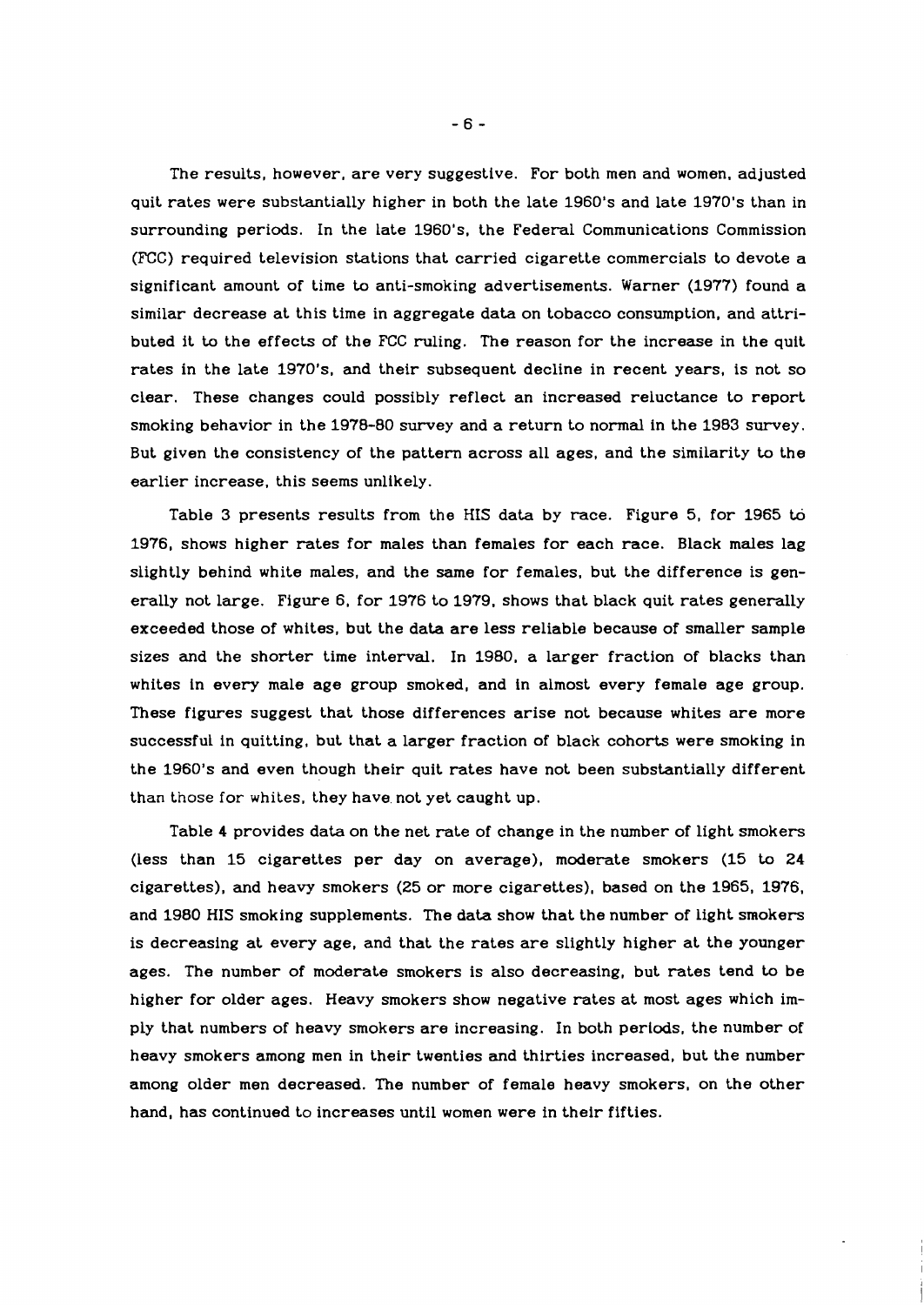These data do not distinguish, though, between moderate smokers who quit and moderate smokers who become heavy smokers. The lack of data on the number of transitions among these groups, from the non-smoker group, or to the former smoker group makes it impossible to calculate more specific transition rates. In order to gain some insight into the possible explanations, Figures 7 to 10 display the same rates which have been rescaled so that they represent the number of transitions per year divided by the total population of smokers. In the new scale, the sum of the rates of change of the light, moderate, and heavy smokers is equal to the rate of change of the smoking population.

Comparing Figures 7 and 8, the rates of change of the moderate and heavy smokers are about the same in the first and second periods. The number of moderate smokers decreases at all ages, and the number of heavy smokers increases at the younger ages but decreases at older ages. Most Likely, part of the ddecrease in the number of moderate smokers at the younger ages represents shifts to the heavy smoking catagory, so the quit rate of both groups increases with age. The rate of change of the light smokers, however, is very different in the two periods. In 1976-80, when overall quit rates were relatively high, light smokers were decreasing in number much faster than in the earlier period. Because of the relative stability of the rates for the other groups, the simplest explanation is that the light smokers provided the "swing group" that led to the higher overall quit rates in the second period.

The results for women in Figures 9 and 10 show a different pattern. In both periods the numbers of both light and moderate smokers decrease at all ages, and the number of heavy smokers increases at all but the oldest age. The difference between the first and second period, though, is striking. In 1976-80, when overall quit rates were higher, the rates of decrease for both the light and moderate smokers were higher than in the earlier period. But the rate of increase in the heavy smokers also increased. Thus, it seems that two things happened in the late 1970's: overall quit rates for women increased, but more women were becoming heavy smokers. The biggest increase in the growth rate of heavy smokers came for women ln their thirties.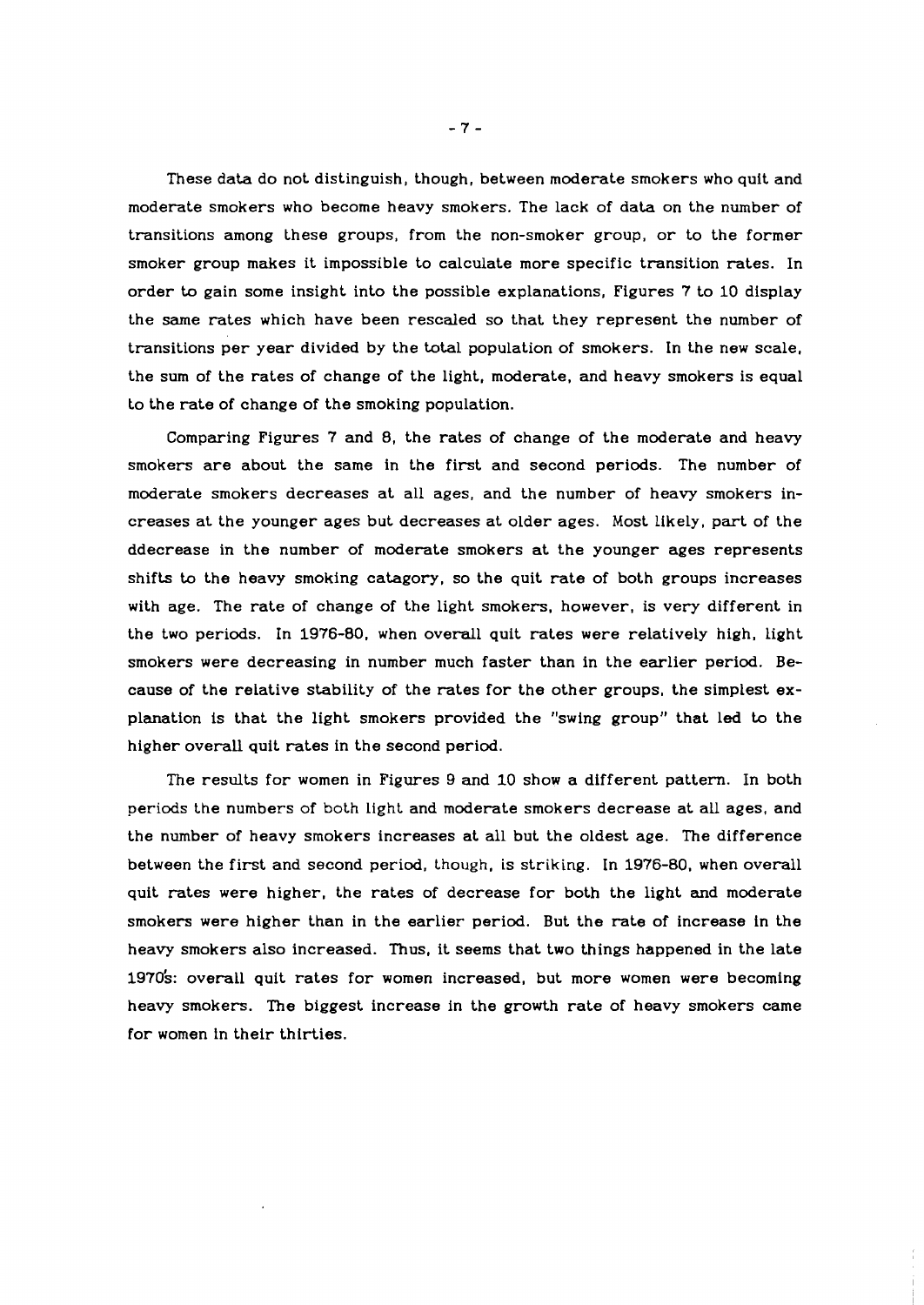### **DISCUSSION**

From a public health perspective, reliable national estimates of changes in smoking behavior, with adequate demographic detail, serve two purposes. First, since many of the factors that effect smoking behavior-government warnings, advertising bans, **tax** policy, and social norms, for instance--are national in scale, we need nationally representative estimates of changes in smoking behavior to assess their effects. And since government actions may differentially affect demographic and socio-economic groups, policy analysts need the data in sufficient demographic detail. Second, in order to locate and target groups in the population that are either susceptible to anti-smoking interventions or in need of such programs, we need reliable and demographically detailed on both current smoking status and transitions.

The results in this paper show that changes in adult smoking behavior in the United States in the last three decades have been far from uniform. At any given time, men have been more likely to quit smoking than women, and older people more likely than younger people. All of the population groups, though, are susceptible to change. These results suggest that public health experts must work harder to develop intervention programs that are more effective for young people and women.

Furthermore, there have been substantial differences in the rates of change of light, moderate, and heavy smokers. Between 1965 and 1980, the number of light and moderate smokers has declined, but the numbers of heavy smokers at all but the highest ages have increased. The rates of change for the light and moderate smokers have varied with time, but the rates for the heavy smokers have been relatively constant. At all but the oldest ages, the number of heavy smokers has increased not only as a proportion of all smokers, but also as a proportion of the population at large. At one level, this suggests the need for more effective intervention programs for heavy smokers. It may be, however, that the cost of intervening with heavy smokers is so high, and the health benefits so low, that our resources would be used more effectively on other population subgroups.

The data reveal more similarity between blacks and whites in quit rates than in levels of current smokers. Although more blacks than whites smoked in the 1960's, their net quit rates between 1966 and 1979 were not markedly different than those of whites. Whatever caused some whites to stop smoking seems to have had a similar effect on blacks, but blacks have farther to go.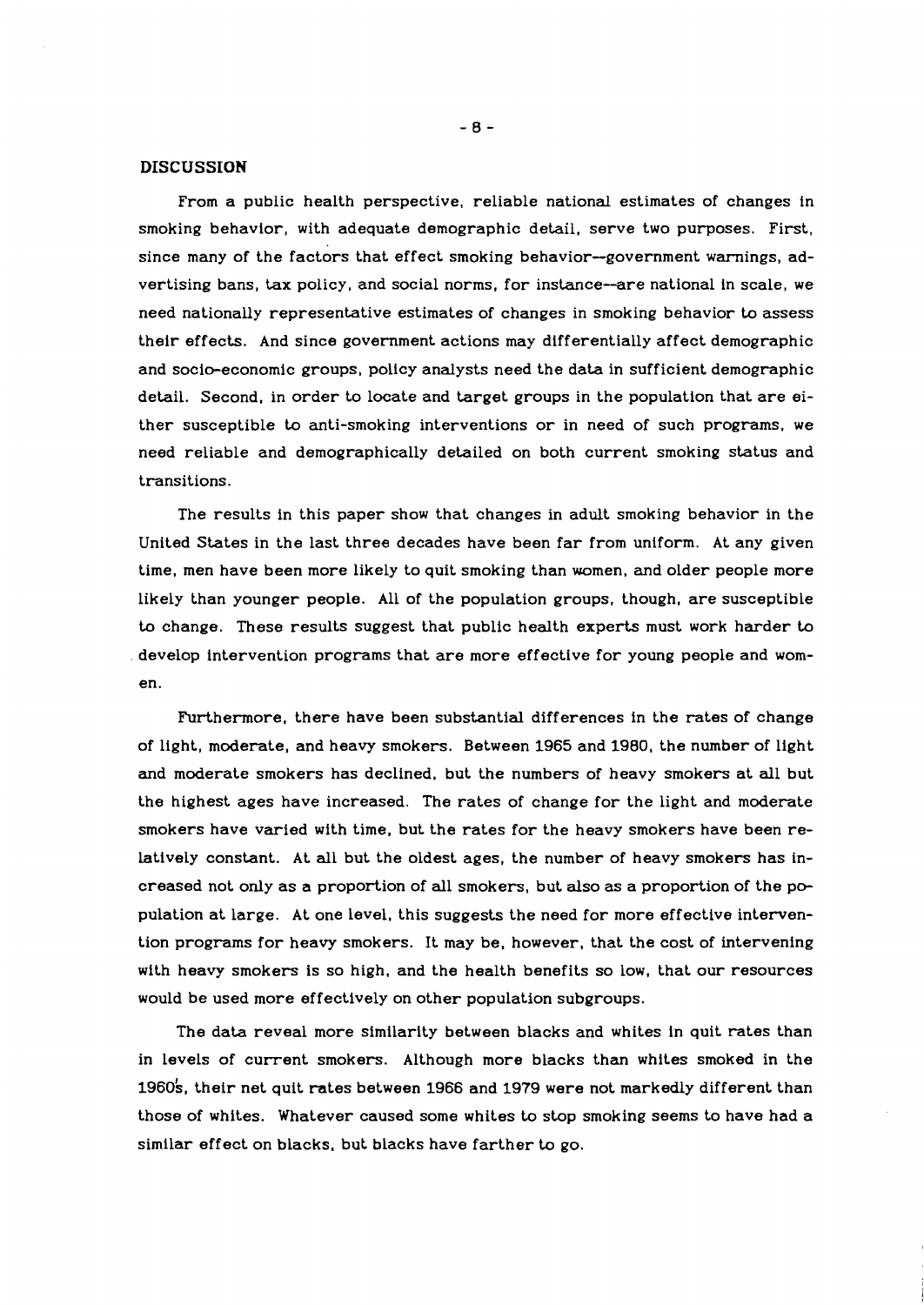The rate of decline in cigarette smoking has not been uniform in the last three decades. In the late 1960's, probably due to the FCC's rulings on television advertising, net quit rates for all ages and both sexes increased relative to earlier and later periods. In the late 1970's. there was a similar uniform increase in quit rates, but the cause is less evident. Understanding why this occurred should be a high priority for public health experts.

Another interpretation of these data is that each major increase in net quit rates was followed by a decrease a few years later. This could be due to recidivism, or because in the later period the smoking population contained a higher proportion of people who found it difficult to quit. Better data on transitions, especially individual-level longitudinal data, is needed to understand the dynamics of these changes.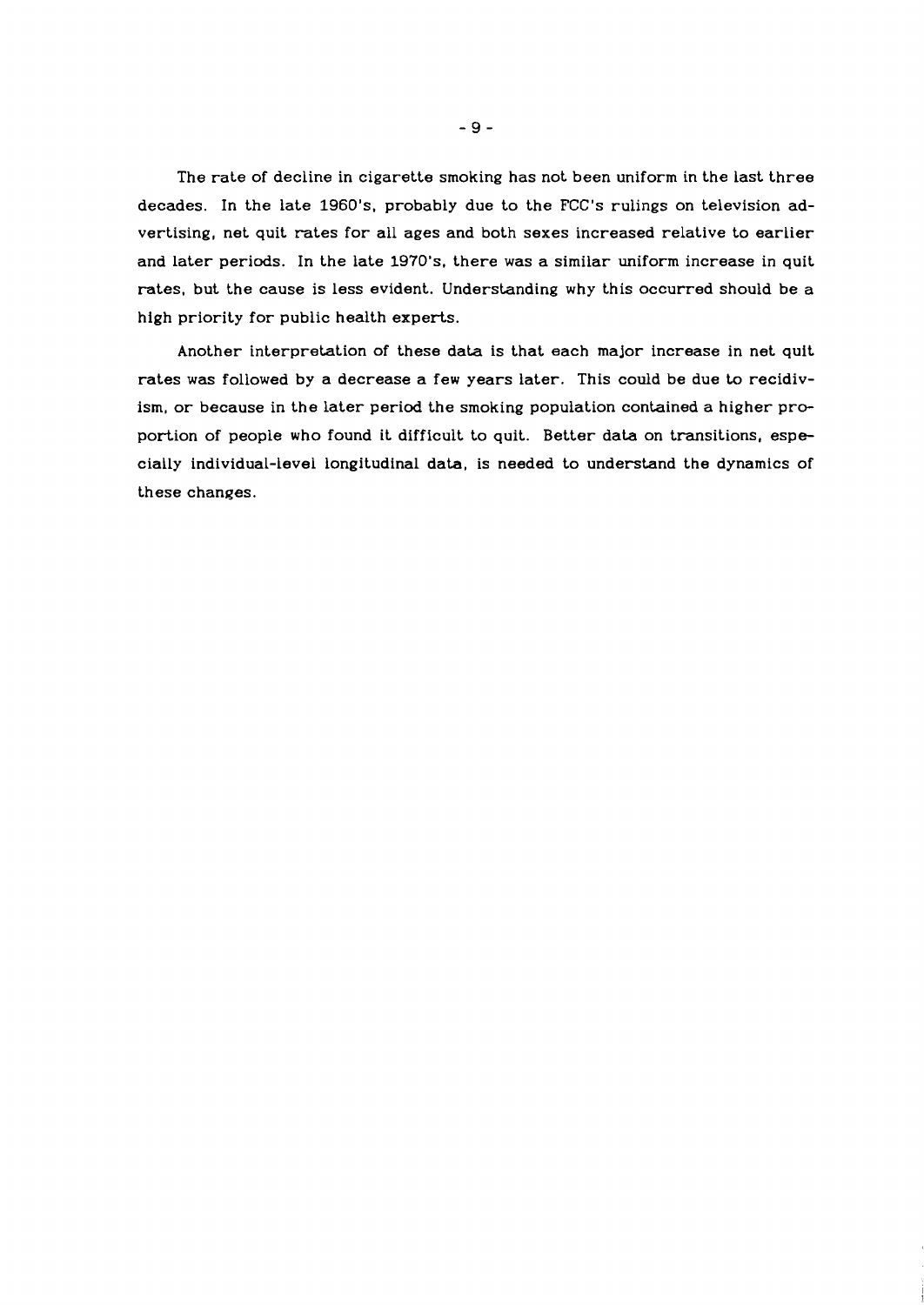Table 1. Quit rates, start rates, and adjusted quit rates United States, 1955 to 1983

|                         | $CFS$ data_____ |                      |                |                                               |                | _______________HIS data_____________ |                |      |
|-------------------------|-----------------|----------------------|----------------|-----------------------------------------------|----------------|--------------------------------------|----------------|------|
|                         | 1955-1966       |                      |                |                                               | 1965-1976 - 19 |                                      | 1976-1983      |      |
|                         | Age             |                      |                | Male Female – Age – Male Female – Male Female |                |                                      |                |      |
|                         | $Quit = 26.5$   |                      | $-1.67 - 3.08$ | 27.5                                          |                | 1.690.76                             | 2.72 0.78      |      |
| rate                    | 35.0            |                      | $1.05 - 0.33$  | 35.0 -                                        |                | $2.29$ $1.23$                        | $2.86$ 1.70    |      |
|                         | 45.0            |                      | $1.64 - 0.22$  | 50.0 -                                        |                | $3.14$ 1.71                          | 3.46 2.56      |      |
|                         | 55.0            |                      | $2.69$ 1.89    | 65.0 -                                        |                | 5.36 2.85 -                          | 4.85 4.23      |      |
|                         | 65.0            |                      | 4.94 2.76      |                                               |                |                                      |                |      |
|                         |                 | Start 26.5 2.45 2.90 |                |                                               |                | $27.5$ 0.27 0.63                     | $-0.26 - 0.23$ |      |
|                         | $rate = 35.0$   | 0.03 0.48            |                | 35.0                                          |                | -0.00 0.09 -                         | $-0.10 - 0.33$ |      |
|                         | 45.0            |                      | $-0.27$ $0.81$ | 50.0 -                                        |                | $-0.06 - 0.04$                       | $-0.44 - 1.12$ |      |
|                         | 55.0            |                      | $-0.27 - 0.16$ |                                               |                | 65.0 0.19 0.33 -                     | $-0.34 -0.53$  |      |
|                         | 65.0            | $-0.41 - 0.08$       |                |                                               |                |                                      |                |      |
| Adjusted 26.5 1.30 0.45 |                 |                      |                | $27.5$ $2.03$ $1.55$                          |                |                                      | $2.36 - 1.09$  |      |
| quit rate 35.0          |                 | $1.05 - 0.26$        |                | 35.0                                          |                | $2.29$ 1.23                          | $2.86 - 1.70$  |      |
|                         | 45.0            | $1.64$ 0.77          |                | 50.0                                          |                | $3.14$ 1.71                          | 3.46           | 2.56 |
|                         | 55.0            | $2.69$ 1.89          |                |                                               |                | 65.0 5.36 2.85 -                     |                |      |
|                         |                 |                      |                |                                               |                |                                      | 4.85           | 4.23 |
|                         | 65.0            | 4.94                 | 2.76           |                                               |                |                                      |                |      |

Table 2. Adjusted quit rates for five time periods, 1955-1983

| Age  |  | 55-66 65-70 70-76 76-79 79-83                      |  | 55-66 65-70 70-76 76-79 79-83      |  |  |
|------|--|----------------------------------------------------|--|------------------------------------|--|--|
| 27.5 |  | $1.30 \quad 3.76 \quad 2.63 \quad 3.04 \quad 2.12$ |  | $0.45$ 2.63 2.39 2.51 0.73         |  |  |
| 35.0 |  | $1.05$ 3.49 $1.00$ 4.11 2.20                       |  | $0.26$ $2.49$ $0.25$ $2.17$ $0.92$ |  |  |
| 50.0 |  | $2.17$ 4.04 2.42 3.62 2.94                         |  | $1.33$ $2.76$ $0.57$ $3.35$ $2.25$ |  |  |
| 65.0 |  | 4.94 7.15 4.19 6.13 4.31                           |  | $2,76$ 3.44 2.60 3.87 4.06         |  |  |

ţ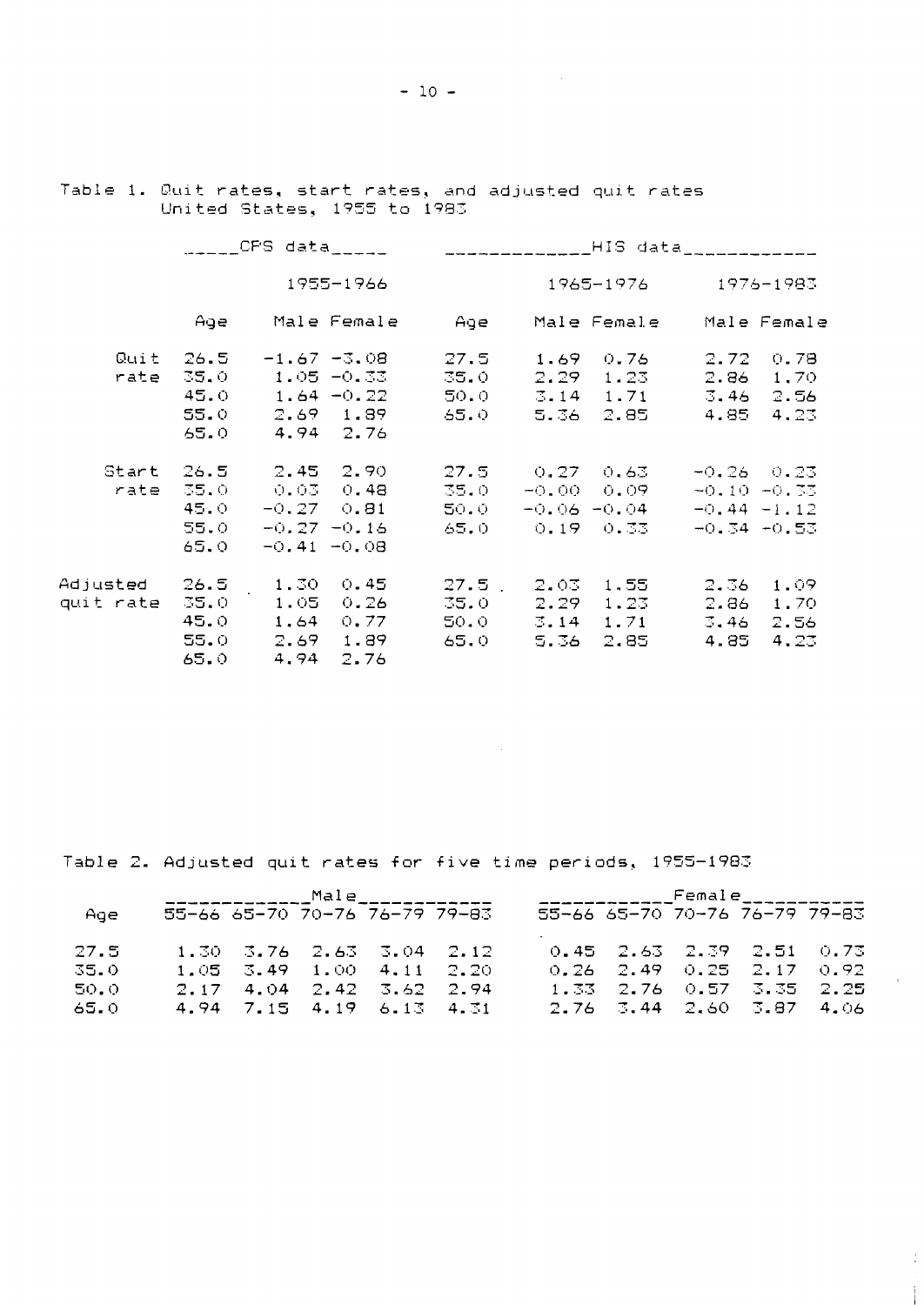|              |              |               |              | $\mathsf{Black}_{\text{max}}$ . The set of $\mathsf{Black}_{\text{max}}$                                                                                                                                                                                                                                               | White__________<br>and the state of the state of the |              |                               |                           |
|--------------|--------------|---------------|--------------|------------------------------------------------------------------------------------------------------------------------------------------------------------------------------------------------------------------------------------------------------------------------------------------------------------------------|------------------------------------------------------|--------------|-------------------------------|---------------------------|
|              |              |               |              | $\frac{1}{2}$ Male $\frac{1}{2}$ $\frac{1}{2}$ $\frac{1}{2}$ $\frac{1}{2}$ $\frac{1}{2}$ $\frac{1}{2}$ $\frac{1}{2}$ $\frac{1}{2}$ $\frac{1}{2}$ $\frac{1}{2}$ $\frac{1}{2}$ $\frac{1}{2}$ $\frac{1}{2}$ $\frac{1}{2}$ $\frac{1}{2}$ $\frac{1}{2}$ $\frac{1}{2}$ $\frac{1}{2}$ $\frac{1}{2}$ $\frac{1}{2}$ $\frac{1}{$ | ____Male_____ ___Female___                           |              |                               |                           |
| Age          | 65-76        |               | 76-79 65-76  | -76–79                                                                                                                                                                                                                                                                                                                 | 65-76                                                |              | $76 - 79 = 65 - 76 = 76 - 79$ |                           |
| 27.5<br>35.0 | 1.48<br>1.44 | 3.63.<br>6.24 | 3.34<br>1.42 | 1.79<br>3.85                                                                                                                                                                                                                                                                                                           | 2.05<br>2.35                                         | 2.75<br>4.06 | 1.56<br>1.18                  | 2.39<br>1.58              |
| 50.0<br>65.0 | 2.72<br>5.20 | 4.59<br>2.71  | 0.40<br>3.02 | 4.05<br>10.69                                                                                                                                                                                                                                                                                                          | $\sqrt{3}$ , 11<br>5.15                              | 3.54<br>6.53 | 1.78<br>2.71                  | $\mathbb{Z}$ , 12<br>3.42 |

Table 3. Adjusted quit rates for Blacks and Whites, 1965-1979

Table 4. Net rates of change for light, moderate, and heavy smokers

|      |      |                | Male $\frac{1}{2}$ | Female     |                |         |  |
|------|------|----------------|--------------------|------------|----------------|---------|--|
|      |      | 1965-1976      |                    |            | 1965-1976      |         |  |
| Age  |      | Light Moderate | Heavy              |            | Light Moderate | Heavy   |  |
| 27.5 | 3.94 | 2.53           | $-5.29$            | 4.68       | -0.09-         | $-7.25$ |  |
| 35.0 | 1.28 | -4.20          | $-2.20$            | 3.14       | 0.95           | $-1.94$ |  |
| 50.0 | 0.33 |                | 2.26               | $3.05 - 1$ | 1.57           | $-0.72$ |  |
| 60.0 | 0.96 | 5.96           | 8.08               | 3.55       | 2.48           | 1.27    |  |
|      |      | 1976-1980      |                    |            | $1976 - 1980$  |         |  |
| Age  |      | Light Moderate | Heavy              |            | Light Moderate | Heavy   |  |
| 27.5 | 6.71 | 3.55           | $-4.18$            | 5.88       | 3.02           | $-6.00$ |  |
| 35.0 | 9.96 | 3.57           | $-1.45$            | 6.37       | 5.59           | $-6.68$ |  |
| 50.0 | 2.48 | 5.04           | 1.00               | 7.36       | 4.04           | $-1.87$ |  |
| 60.0 | 6.29 | 8.43           | 6.25               | 1.43       | 1,88           | 1.06    |  |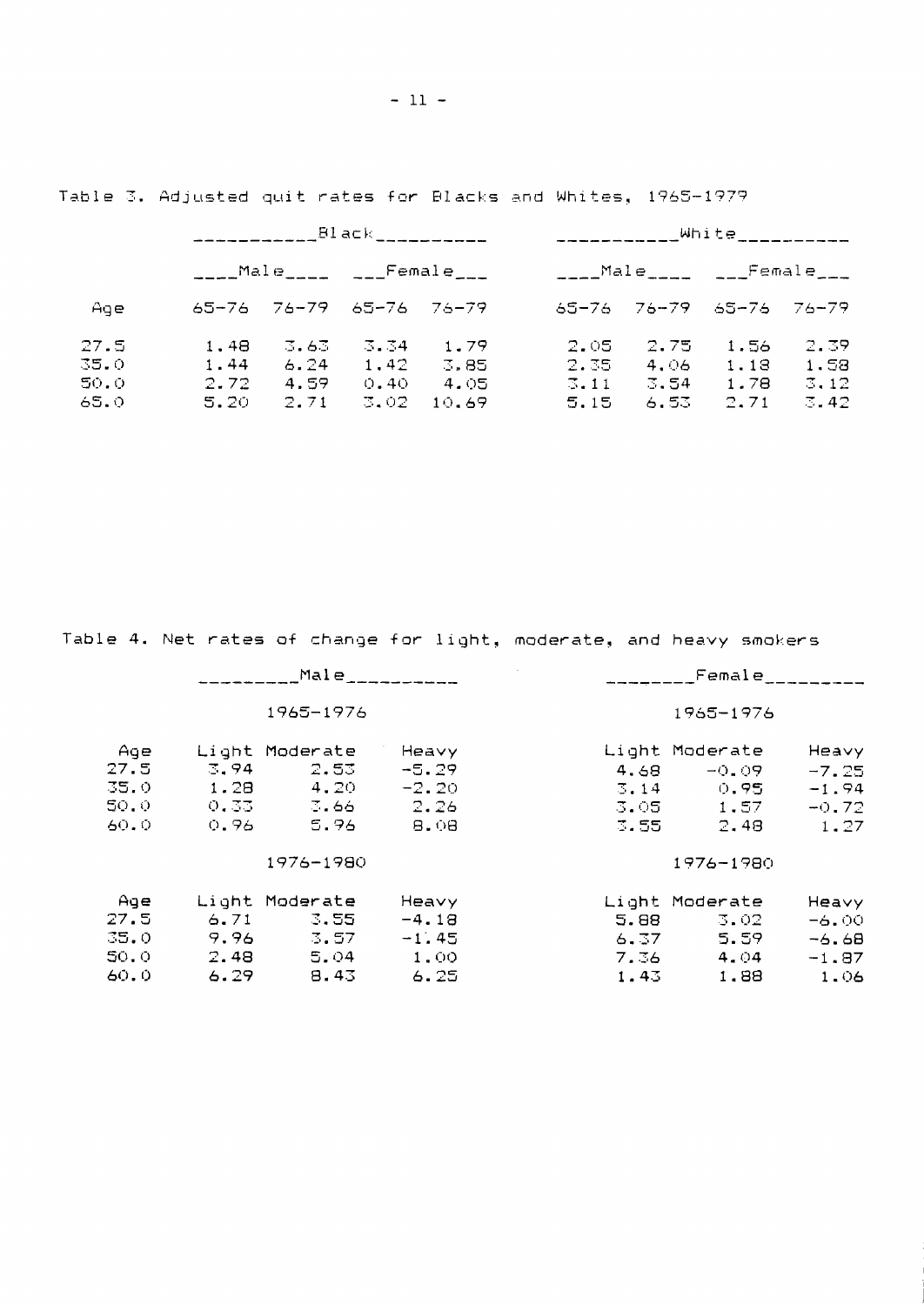

Fig.  $2 -$ Adjusted quit rates Females '55-'83



 $y$ ear

Percent per

 $-12 -$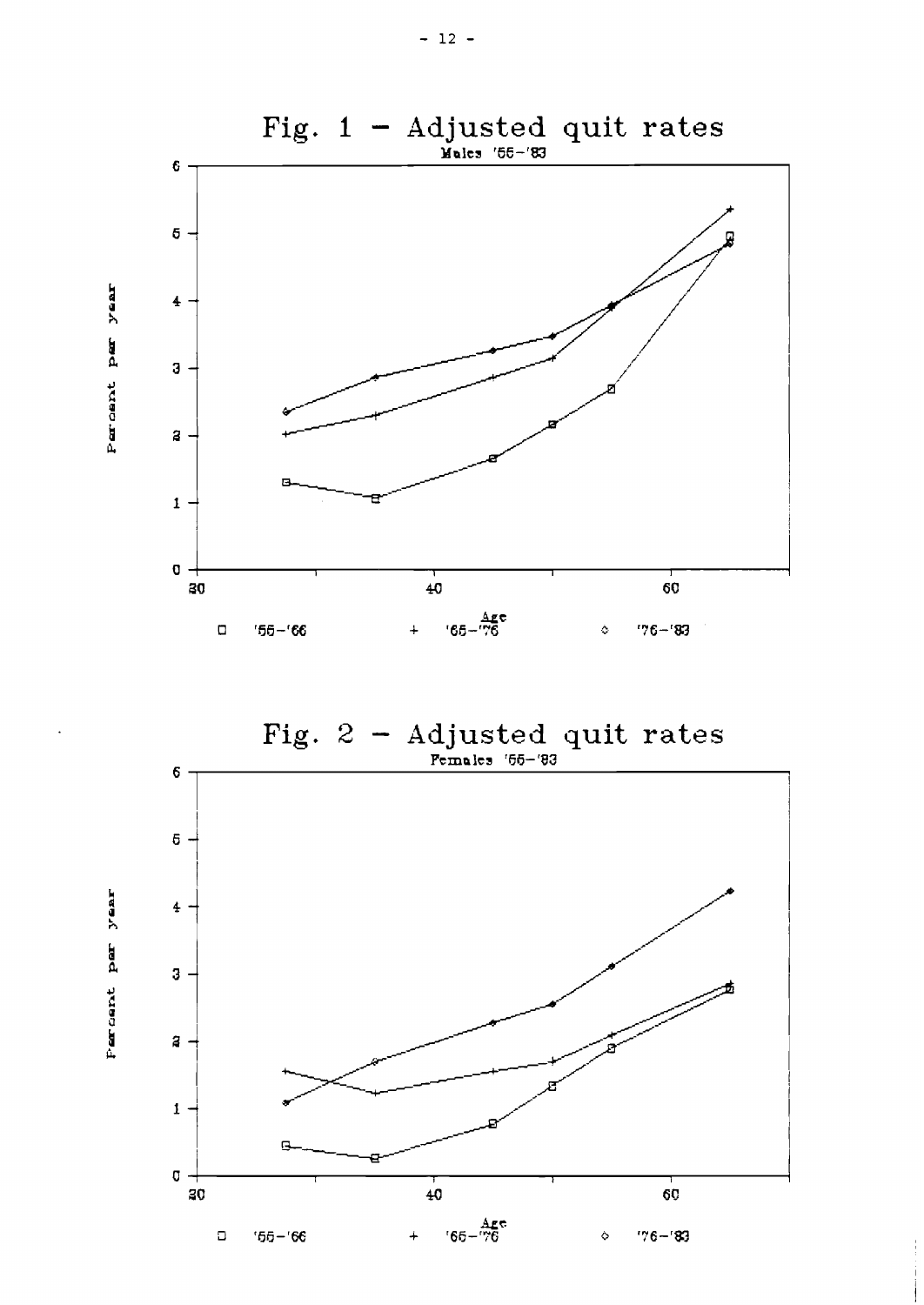

 $\text{Fig. 4 - Adjusted quit rates}$ 



Percent per year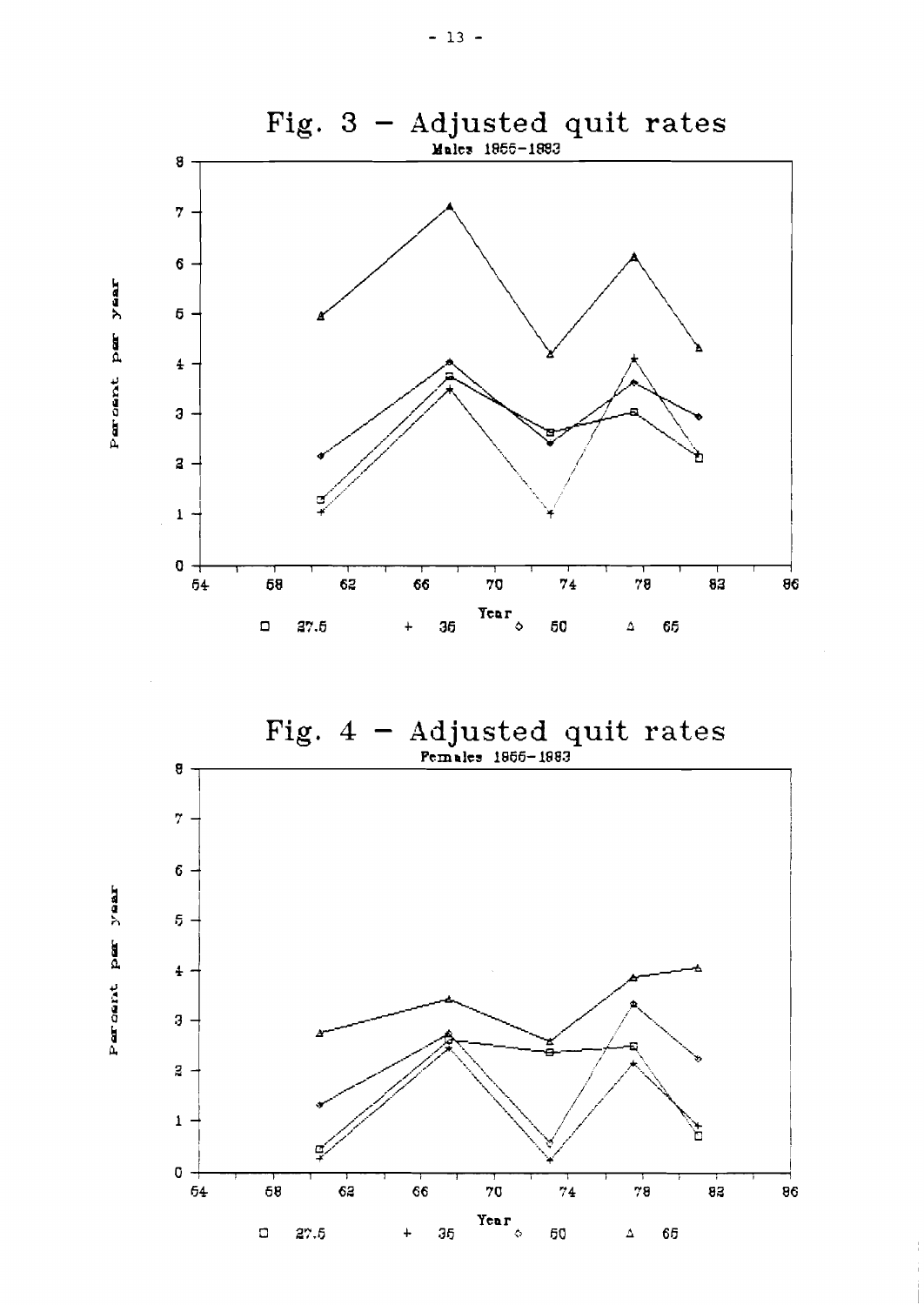

Fig.  $6$  - Adjusted quit rates  $1976 - 1979$ Blacks and Whites 7



 $y$ aar

Percent per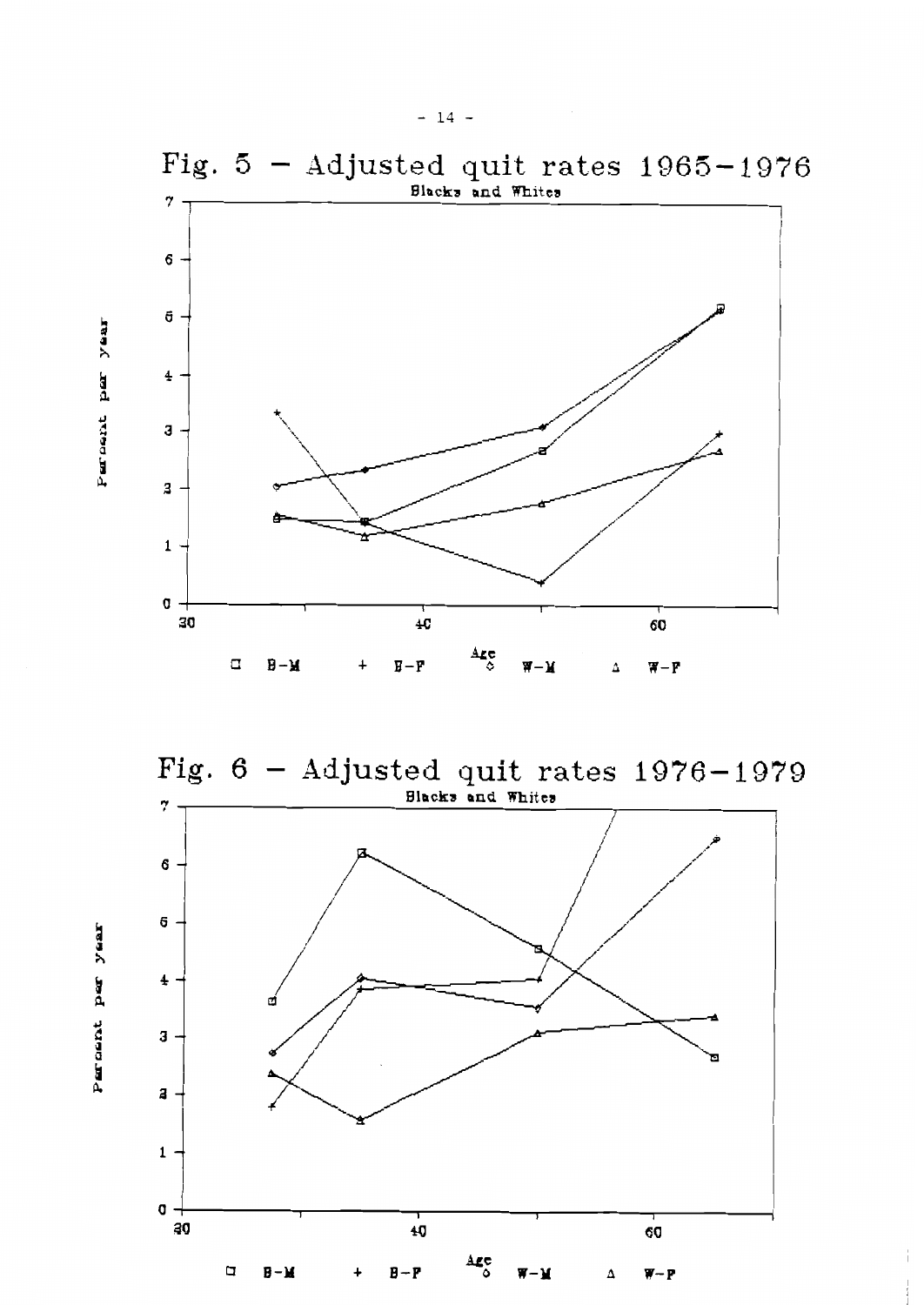



ourrent snokers Percent of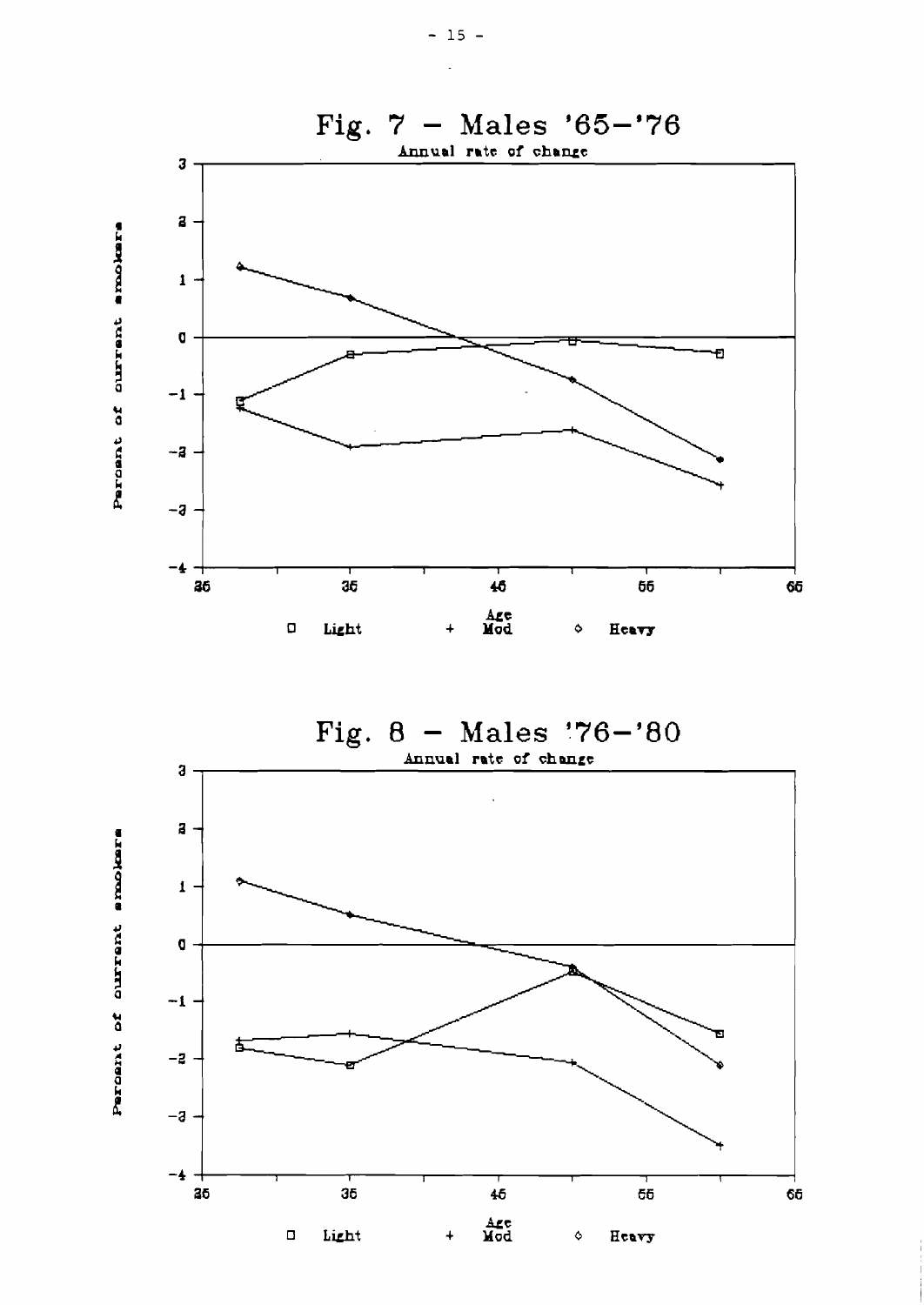

Fig.  $10 -$  Females '76-'80